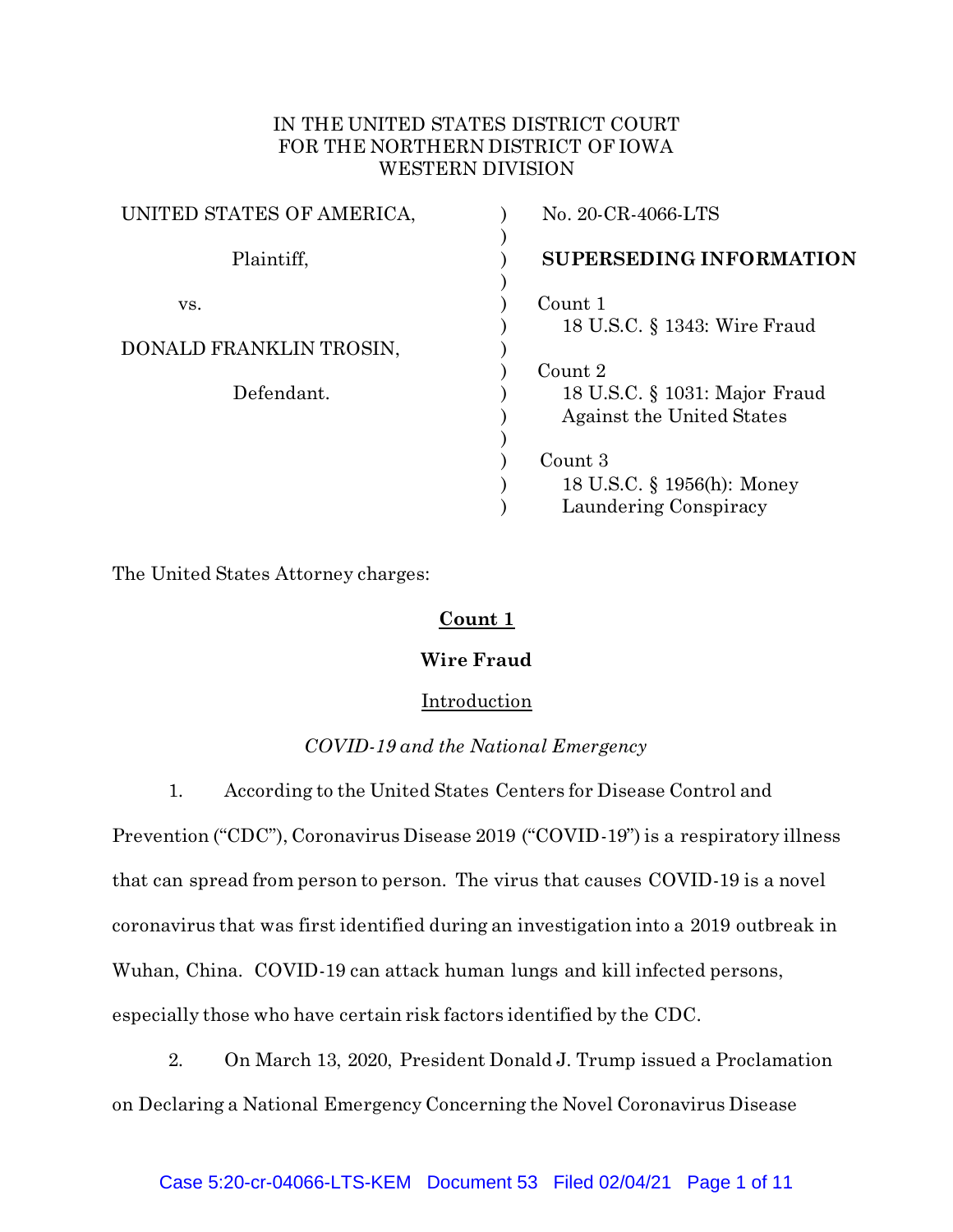(COVID-19) Outbreak ("the Emergency Proclamation"). The Emergency Proclamation noted that "on March 11, 2020, the World Health Organization announced that the COVID-19 outbreak can be characterized as a pandemic, as the rates of infection continue to rise in many locations around the world and across the United States." Further, "[t]he spread of COVID-19 within our Nation's communities threatens to strain our Nation's healthcare systems."

## *The Paycheck Protection Program*

3. The Coronavirus Aid, Relief, and Economic Security ("CARES") Act is a federal law enacted in late March 2020 that provides emergency financial assistance to the millions of Americans who are suffering the economic effects of the COVID-19 pandemic. One form of such financial assistance is the authorization of up to \$349 billion in forgivable loans to small businesses for job retention and certain other expenses, through a program referred to as the Paycheck Protection Program ("PPP"). Later, in April 2020, Congress authorized an additional \$300 billion in PPP funding.

4. In order to obtain a PPP loan, a business submits a PPP loan application (SBA Form 2483), which must be signed by an authorized representative of the business. The loan application requires the business, through its authorized representative, to acknowledge the PPP program rules and to make certain affirmative certifications regarding its eligibility. In the application, the small business's authorized representative must also provide, among other things, the business's average monthly payroll expenses and number of employees. These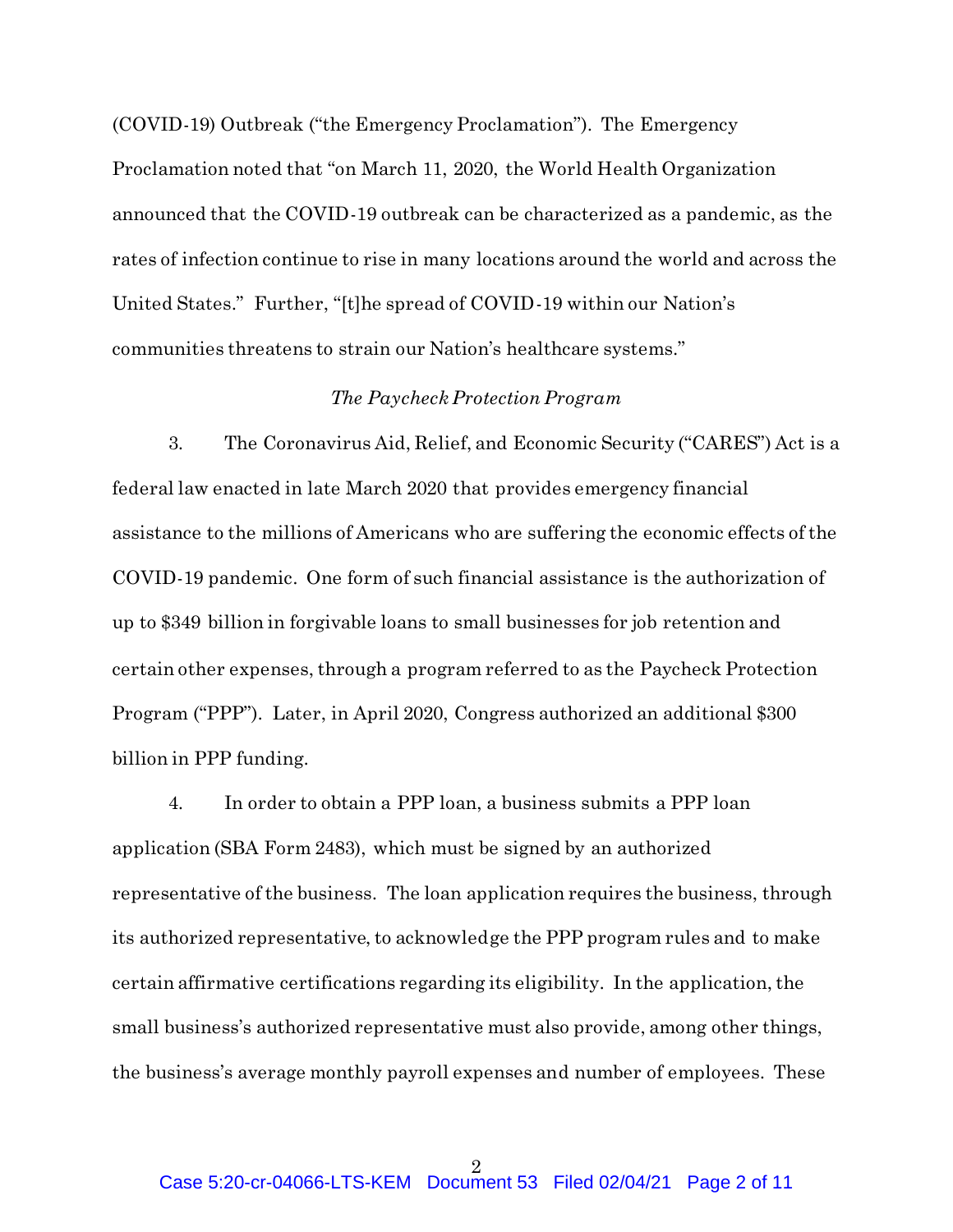figures are used to calculate the business's eligibility and the amount of money it may receive under the PPP. In addition, businesses applying for a PPP loan must provide documentation showing their payroll expenses.

5. A PPP loan application must be processed by a participating lending financial institution. If a PPP loan application is approved by the participating financial institution, that institution funds the PPP loan using its own monies, which are 100% guaranteed by the Small Business Administration (SBA). Participating financial institutions require that the information provided in PPP loan applications be truthful, including information about the applicant business's employees and payroll expenses, which is material to the financial institution's approval and the terms of the PPP loans.

6. Information from the application, including information about the borrower, the total amount of the loan, and the listed number of employees, is transmitted by the lending financial institution to the SBA in the course of processing the loan.

7. PPP loan proceeds must be used by the business for certain permissible expenses – payroll costs, interest on mortgages, rent, and utilities. The PPP allows the principal and interest on the PPP loan to be entirely forgiven if the business spends the loan proceeds on these items within a designated period of time, usually within twenty-four weeks of receiving the proceeds, and if the business also uses at least 60% of the PPP loan proceeds for payroll expenses.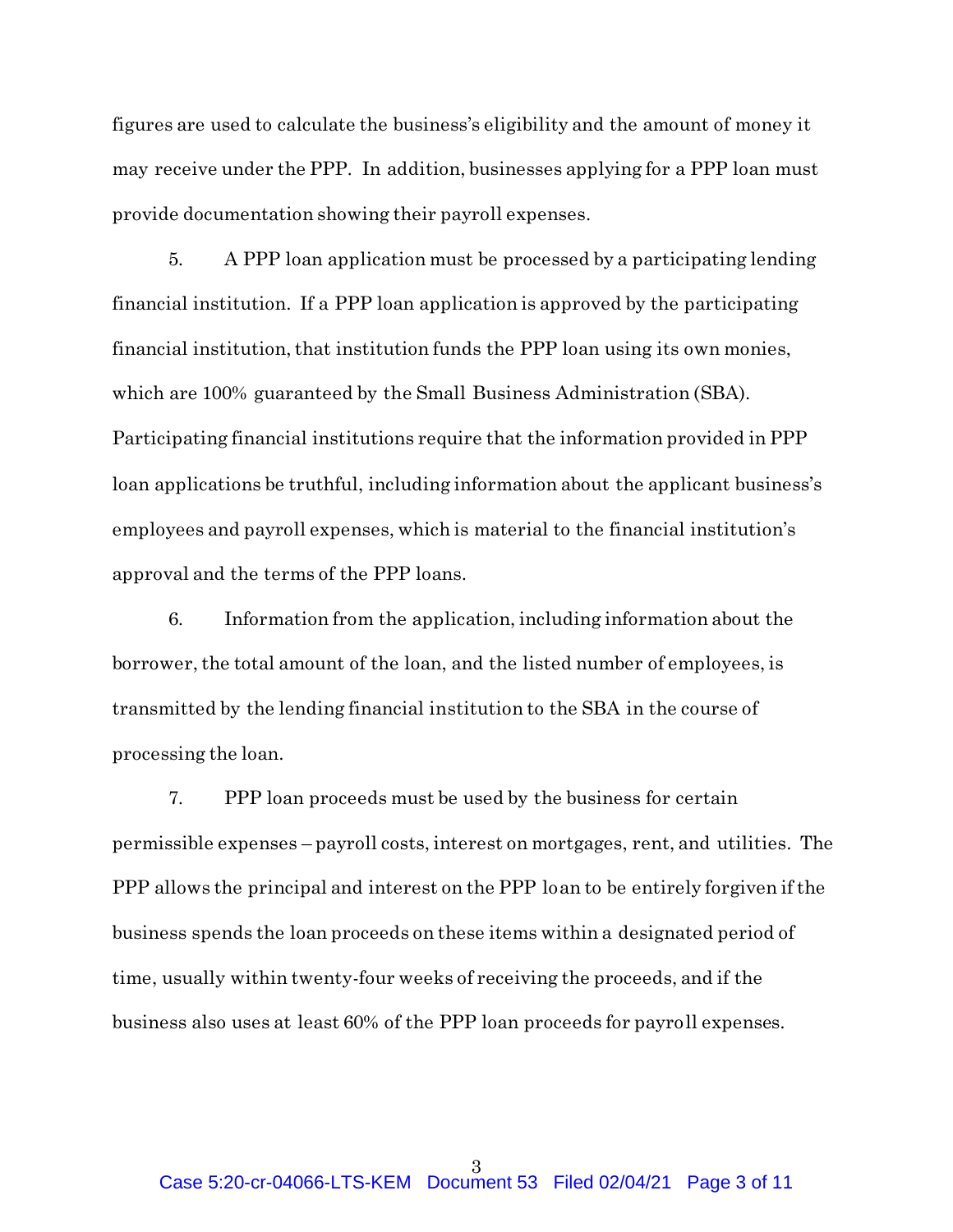#### *Economic Injury Disaster Loans*

8. The SBA's Economic Injury Disaster Loan ("EIDL") is a working capital loan that is available to small businesses. Eligible recipients may include small agricultural businesses, certain private non-profit organizations, faith-based organizations, and houses of worship, sole proprietors, independent contractors, and owners of rental property.

9. Unlike the PPP, EIDL applicants do not apply through a participating financial institution, but instead apply directly to the SBA's Disaster Assistance Program. Further, EIDL loans may be used to pay fixed debts, payroll, accounts payable, and other bills that could have been paid had the disaster not occurred.

10. The EIDL Advance ("the Advance") is for any entity that is eligible to apply for a COVID-19 EIDL. COVID-19 EIDL applicants may request to be considered for an advance of up to \$10,000. The disbursement amount will be determined by the number of the small business's employees before the COVID-19 disaster (i.e., as of January 31, 2020). The Advance will provide the EIDL applicant with \$1,000 per pre-disaster employee, up to a maximum of \$10,000.

## *The Funnel Accounts*

11. At all relevant times, defendant DONALD FRANKLIN TROSIN maintained accounts at Bank-1 and Bank-2. Bank-1 is a national bank with branches throughout the United States, including within the Northern District of Iowa. Bank-2 is based in Spencer, Clay County, Iowa, within the Northern District of Iowa, and has locations in Iowa and Nebraska.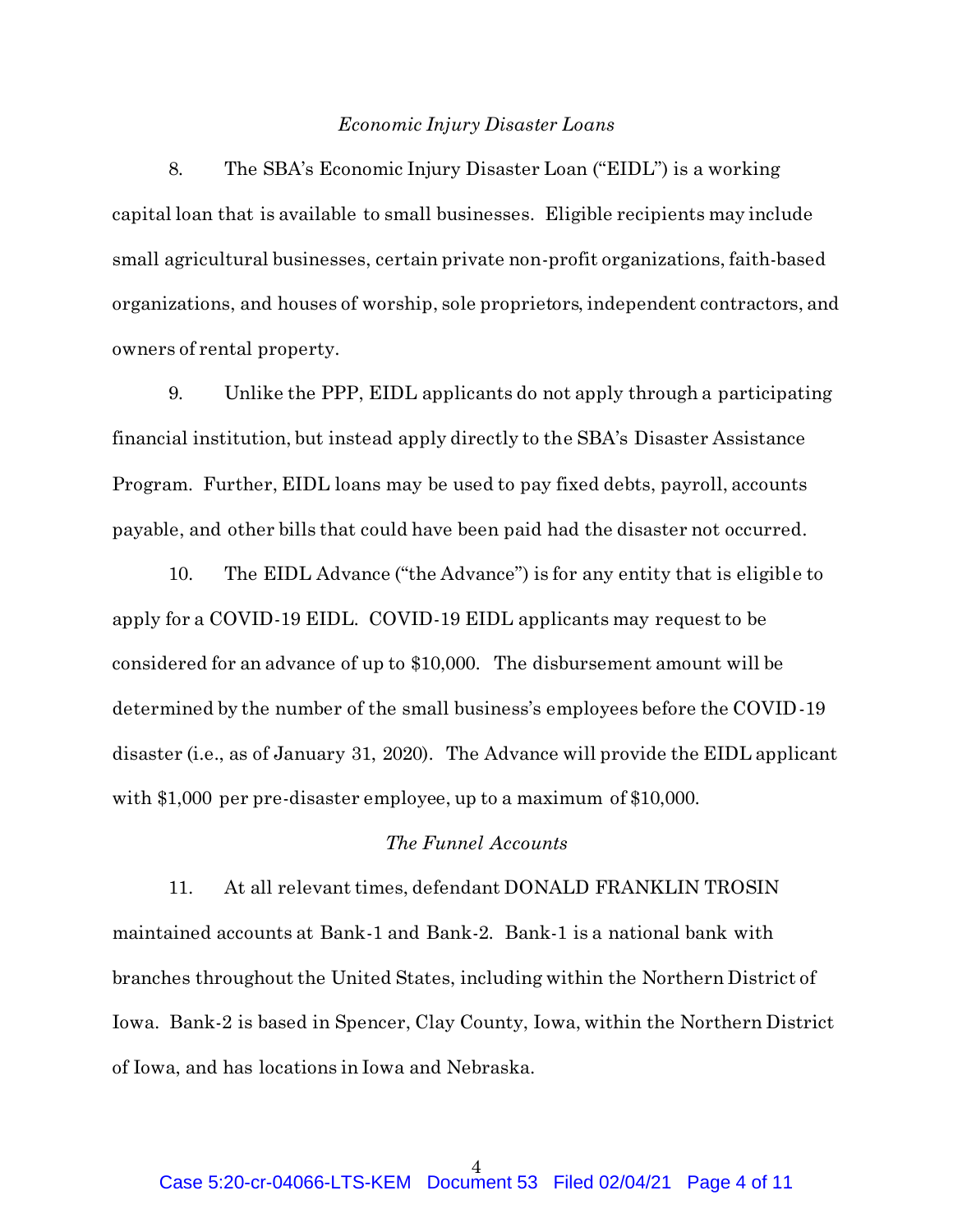12. Specifically, in September 2019, defendant DONALD FRANKLIN TROSIN opened an account ending in 6191 at Bank-1, as the sole owner of the account. Defendant provided a State of Iowa Driver's License and listed a mailing address for the account in Champlin, Minnesota.

13. When he opened the account ending in 6191 at Bank-1, however, defendant DONALD FRANKLIN TROSIN already maintained a joint account with A.K. at Bank-2 ending in 8387. The account at Bank-2 ending in 8387 had an account address in Armstrong, Emmet County, Iowa, within the Northern District of Iowa.

## The Scheme to Defraud

14. From about May 2020, through July 2020, in the Northern District of Iowa and elsewhere, and in relation to and involving a benefit authorized, transported, transmitted, transferred, disbursed, and paid in connection with, a presidentially declared major emergency (as those terms are defined in section 102 of the Robert T. Stafford Disaster Relief and Emergency Assistance Act, 42 U.S.C. § 5122), defendant did voluntarily and intentionally (1) participate in a scheme and artifice to defraud the United States with knowledge of its fraudulent nature and (2) obtain the money and property of the United States by means of false and fraudulent pretenses, representations, and promises ("the scheme to defraud").

#### Manner and Means of the Scheme to Defraud

15. It was part of the scheme to defraud that, on or about May 13, 2020, a SBA Form 2483 was completed and submitted for a \$1.2 million PPP loan for the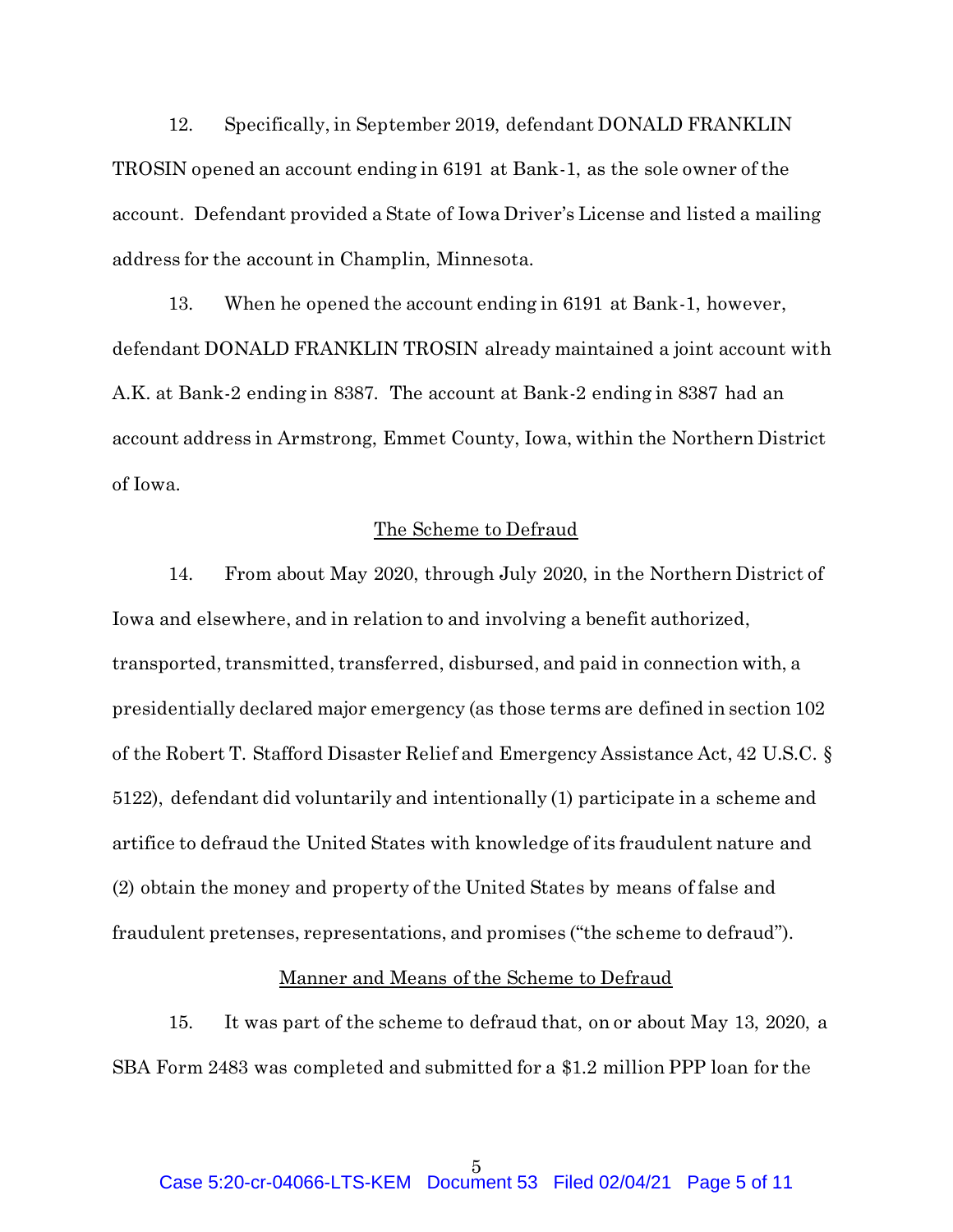"Business Legal Name" of defendant DONALD FRANKLIN TROSIN. The SBA Form 2483 was purportedly signed by defendant, listing defendant's Social Security Number (SSN) as both defendant's SSN and as the business taxpayer identification number (TIN). Defendant was listed as owning 100% of the business. The SBA Form 2483 falsely and fraudulently stated defendant's business had 120 employees on its payroll when, in truth, the business did not exist and defendant had no employees or any payroll expenses.

16. It was also part of the scheme to defraud that false and fraudulent documents were submitted in support of the PPP loan. Specifically, a false and fraudulent IRS Form 944, Employer's Annual Federal Tax Return for 2019, listed total compensation for "Donald Trosin" in the amount of \$5,800,000. Further, Schedule C, Form 1040 or 1040-SR, Profit or Loss From Business for 2019, indicated wages of \$5,760,000. A false and fraudulent monthly bank statement from Bank-1, dated in February 2020, purports to show that defendant DONALD FRANKLIN TROSIN was regularly receiving large incoming wire transfers for his business from major companies in the United States and had paid payroll expenses in excess of \$900,000 during the month of January 2020. Again, in truth, defendant DONALD FRANKLIN TROSIN did not operate a business in January 2020 and had no payroll expenses for that month.

17. It was also part of the scheme to defraud that approximately 20 false and fraudulent EIDL applications were submitted to SBA in the name of defendant DONALD FRANKLIN TROSIN or A.K., the person with whom defendant held a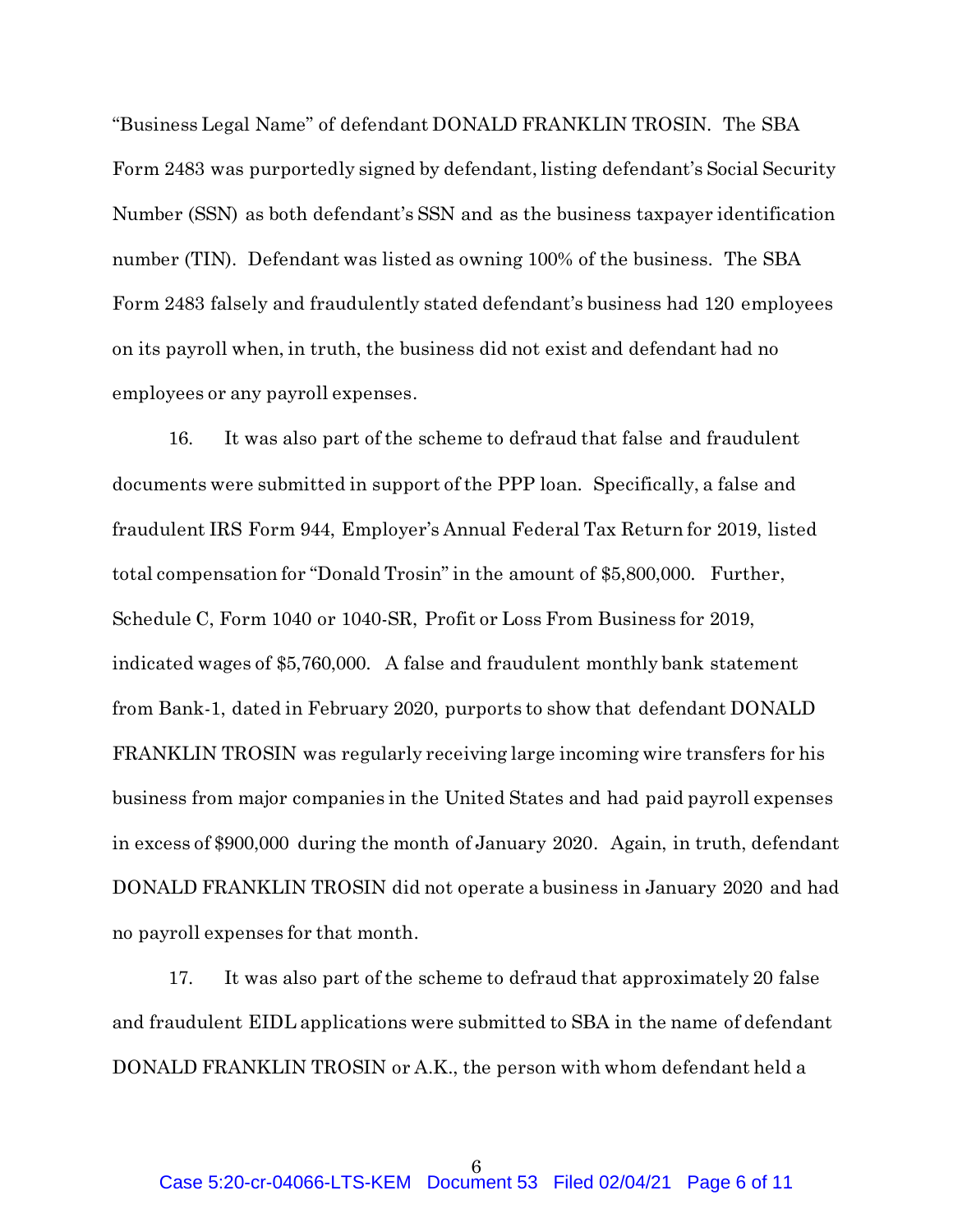joint account at Bank-2. For example, on or about May 5, 2020, an EIDL application was filed in A.K.'s name. The false and fraudulent application indicated the fictitious entity A.K. was a "Sole Proprietorship" established November 30, 2017, in the agriculture industry, with 11 employees. The agreed-upon amount of the loan was \$30,000, less a \$100 filing fee, with a net disbursement amount of \$29,900 to the account ending in 8387 held jointly by defendant DONALD FRANKLIN TROSIN and A.K. at Bank-2.

18. Finally, it was part of the scheme to defraud that, after receiving PPP and EIDL loans at Bank-1 and Bank-2, respectively, based on false and fraudulent representations to the SBA and its participating lenders, defendant DONALD FRANKLIN TROSIN conducted, and attempted to conduct, a series of smaller financial transactions to various entities and individuals in other states, Canada, and the People's Republic of China.

19. For example, after receiving \$1,200,000 in PPP funds into his account at Bank-1, defendant DONALD FRANKLIN TROSIN initiated a series of interstate wire transfers to various individuals at different financial institutions. Specifically, from about May 14, 2020, to about May 19, 2020, Trosin initiated wires in the amounts of \$25,000 to Arizona, \$50,000 to Pennsylvania, and \$200,000 to Virginia. Further, on June 11, 2020, Trosin withdrew \$300,020 from his account at Bank-1 to purchase two cashier's checks, each in the amount of \$150,000, for an out-of-state limited liability company. On or about July 1, 2020, Trosin withdrew another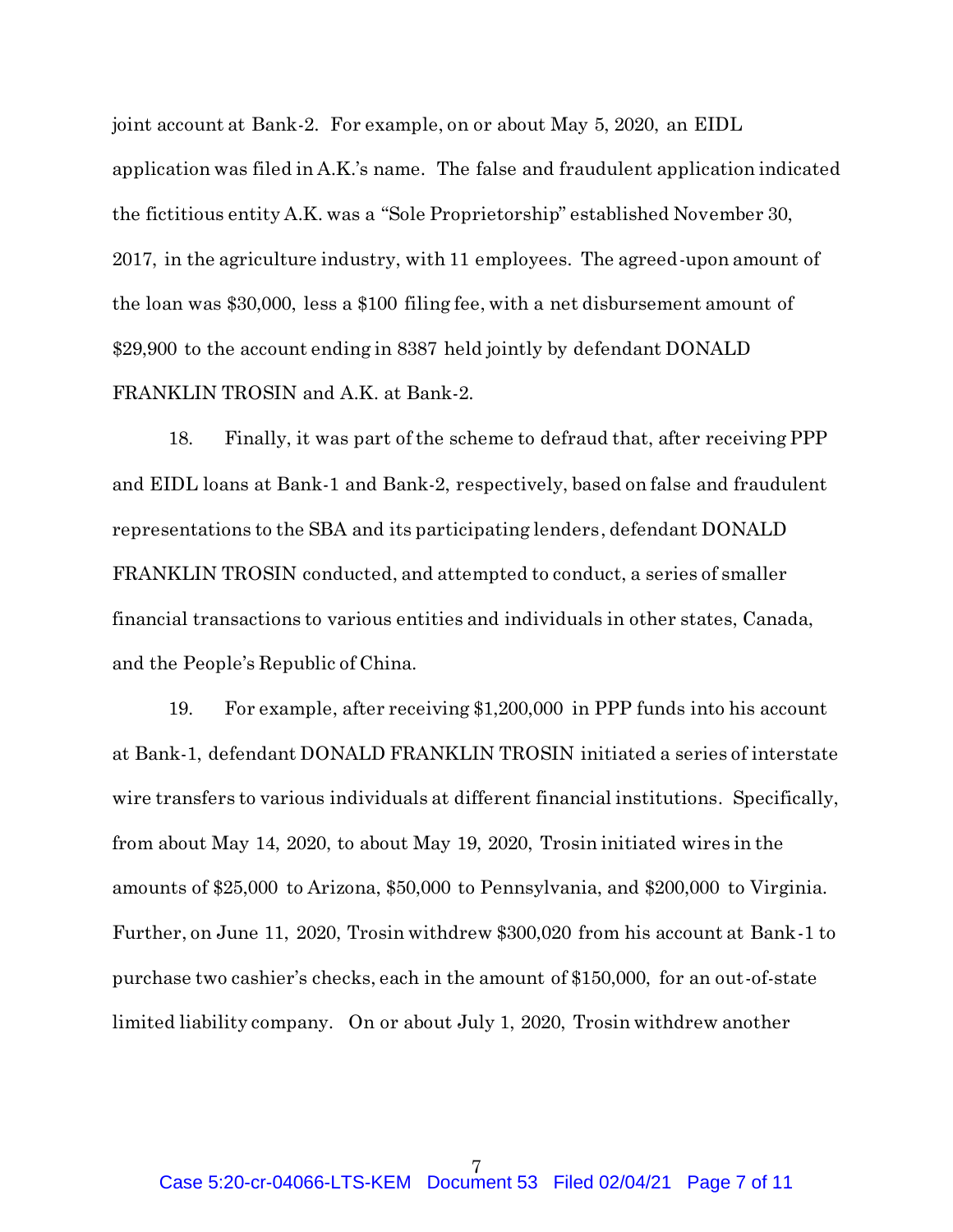\$310,010 from his account at Bank-1 to purchase a \$310,000 cashier's check in favor of the same limited liability company.

### Execution of the Scheme to Defraud

**Count 1:** On or about May 19, 2020, for the purpose of executing the scheme to defraud described above, defendant DONALD FRANKLIN TROSIN received an interstate wire in the amount of \$149,000 from the SBA into his joint account with A.K. at Bank-2.

This was in violation of Title 18, United States Code, Section 1343.

### **Count 2**

## **Major Fraud Against the United States**

20. Paragraphs 1 through 19 are incorporated by reference here.

21. From about May 2020, through July 2020, in the Northern District of Iowa and elsewhere, defendant DONALD FRANKLIN TROSIN did voluntarily and intentionally participate in the scheme to defraud with knowledge of its fraudulent nature and obtain the money and property of the United States by means of false and fraudulent pretenses, representations, and promises.

22. The scheme to defraud was in connection with loans, guarantees, and other forms of federal assistance, including an economic stimulus, recovery, and rescue plan provided by the Government, and the value of such loans and a constituent part thereof was \$1 million or more, specifically, the \$1.2 million PPP loan and 20 false and fraudulent EIDL applications, as described above.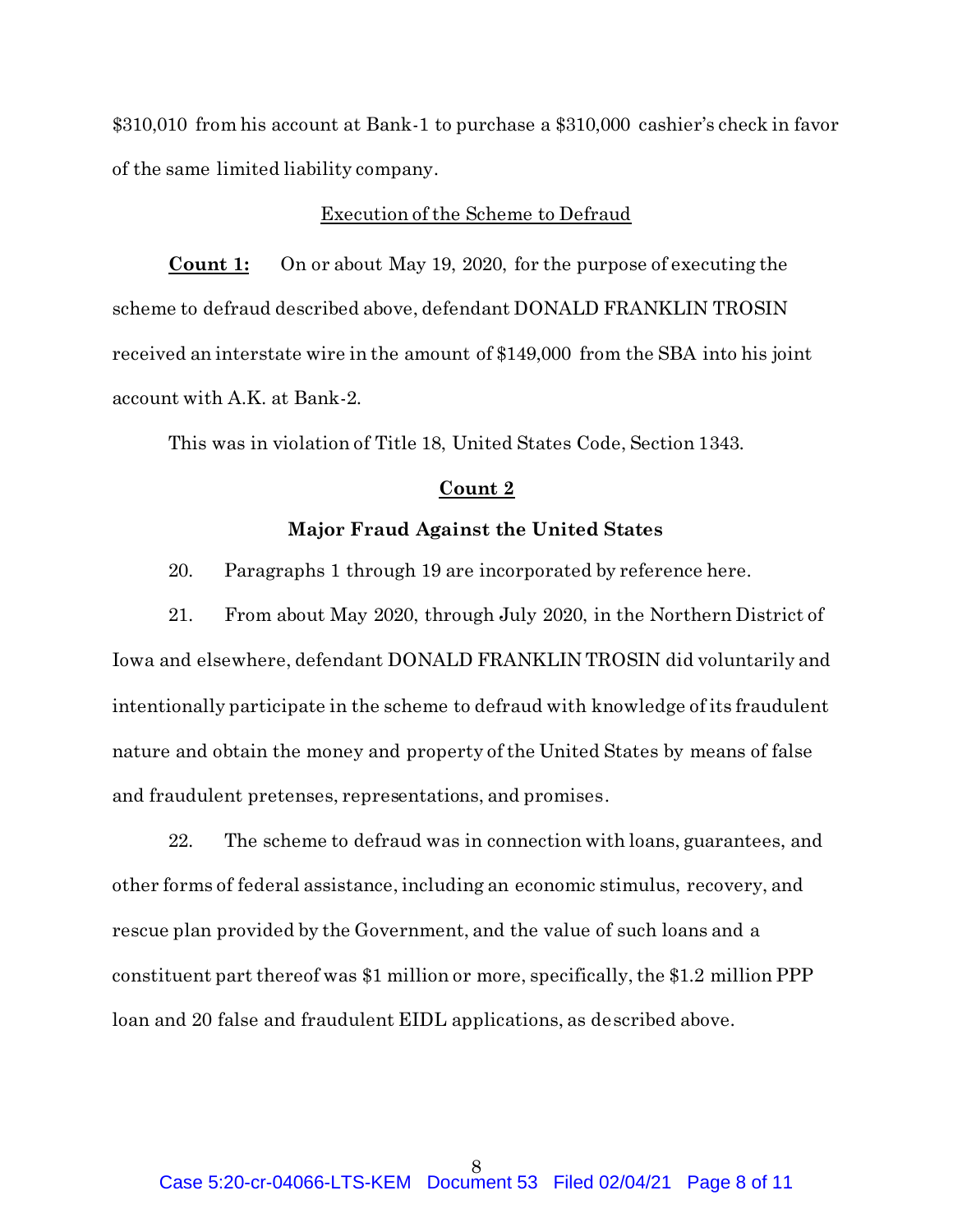### Execution of the Scheme to Defraud

**Count 2:** On or about May 19, 2020, for the purpose of executing the scheme to defraud described above, defendant DONALD FRANKLIN TROSIN received an interstate wire in the amount of \$149,000 from the SBA into his joint account with A.K. at Bank-2.

This was in violation of Title 18, United States Code, Section 1031.

## **Count 3**

## **Money Laundering Conspiracy**

23. Paragraphs 1 through 19 are incorporated here.

24. From about May 2020, through July 2020, in the Northern District of Iowa and elsewhere, defendant did knowingly combine, conspire, and agree with other persons known and unknown to the United States Attorney to commit offenses in violation of Title 18, United States Code, Sections 1956(a)(1)(B)(i) and 1957(a), specifically,

(a) to knowingly conduct and attempt to conduct financial transactions affecting interstate commerce and foreign commerce, which transactions involved the proceeds of specified unlawful activity, that is, Wire Fraud in violation of 18 U.S.C. § 1343 as set forth in Count 1 above, knowing that the transactions were designed in whole or in part to conceal and disguise the nature, location, source, ownership, and control of the proceeds of specified unlawful activity, and that while conducting and attempting to conduct such financial transactions, knew that the property involved in the financial transactions represented the proceeds of some form of unlawful activity; and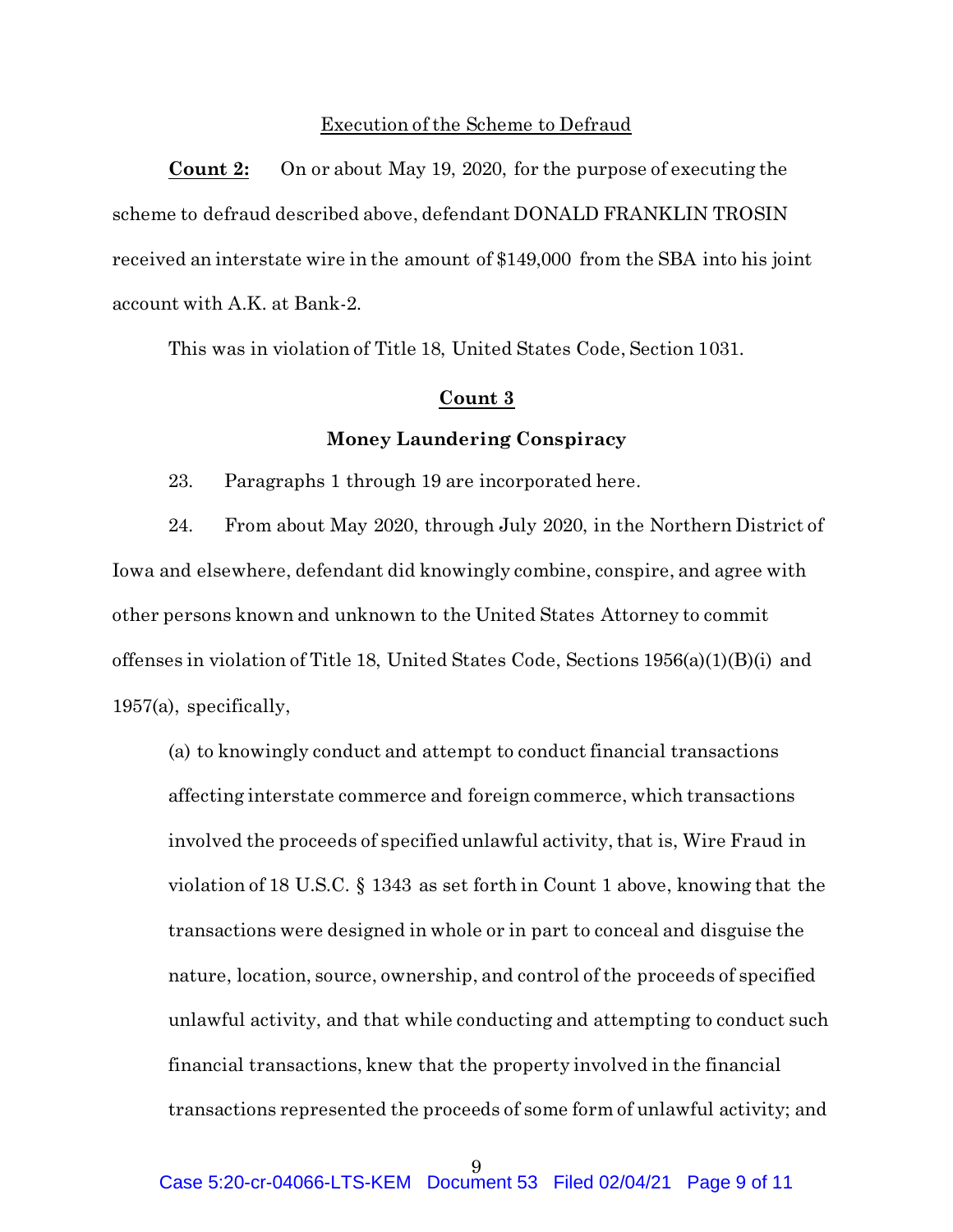(b) to knowingly engage and attempt to engage, in monetary transactions by, through or to a financial institution, affecting interstate and foreign commerce, in criminally derived property of a value greater than \$10,000, that is Wire Fraud in violation of 18 U.S.C. § 1343 as set forth in Count 1 above, such property having been derived from a specified unlawful activity, that is, Wire Fraud in violation of 18 U.S.C. § 1343 as set forth in Count 1 above.

#### Manner and Means

25. After receiving PPP and EIDL loans at Bank-1 and Bank-2, respectively, based on false and fraudulent representations to the SBA and its participating lenders, defendant conducted, and attempted to conduct, a series of financial transactions each in excess of \$10,000, to various entities and individuals in other states, and countries including Canada and the People's Republic of China

26. Specifically, after receiving \$1,200,000 in PPP funds into his account at Bank-1, defendant initiated a series of interstate wire transfers to various individuals at different financial institutions. From about May 14, 2020, to about May 19, 2020, defendant initiated wires in the amounts of \$25,000 to Arizona, \$50,000 to Pennsylvania, and \$200,000 to Virginia. Further, on June 11, 2020, defendant withdrew \$300,020 from his account at Bank-1 to purchase two cashier's checks, each in the amount of \$150,000, for an out-of-state limited liability company. On or about July 1, 2020, defendant withdrew another \$310,010 from his